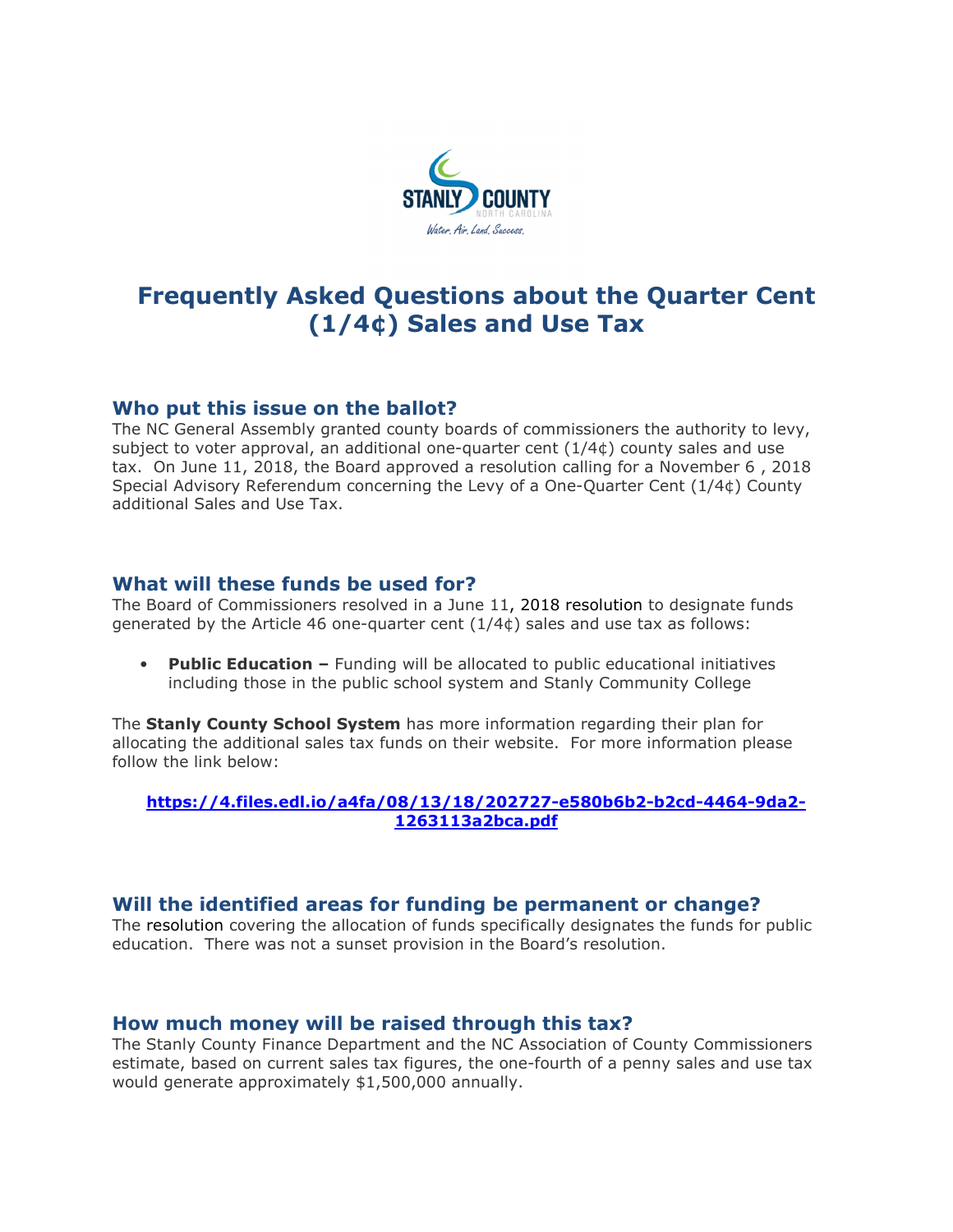### How does this compare to property taxes?

One penny in Stanly County property tax generates close to \$470,000. One-fourth of a penny in sales tax is projected to raise around \$1,500,000.

### Will the tax be permanent or will it have a sunset provision?

The Board's authorizing resolution to place the sales tax on the November 6, 2018 ballot does not include a sunset provision. However, the current or future Board could elect to sunset the tax at some point in the future.

# Are there items exempt from the sales tax?

The sales tax will apply to purchases on items such as clothing, household supplies, electronics as well as prepared food and drinks (restaurant or store).

There are numerous items exempt from the sales tax including *prescription medication*, gasoline, certain agricultural supplies and motor vehicles. For a full listing, see North Carolina General Statute 105-164.13.

Non-prepared food (groceries) are also exempt per General Statute 105-164.13B.

#### Has the sales tax referendum been on ballots in other counties?

Yes, since the legislature granted counties authority to seek voter approval, many counties have placed the referendum on a local ballot. In fact, several counties in our area have already approved and enacted the additional 0.25% sales tax. These counties include Anson, Cabarrus, Davidson, Montgomery, Randolph and Rowan.

#### What is the current sales tax rate for Stanly and adjacent counties?

The current sales tax rate for Stanly County is 6.75% or six and three quarters of a cent for a \$1.00 purchase. Below please find the current sales tax rate in adjacent counties:

Mecklenburg (Charlotte) - 7.25%